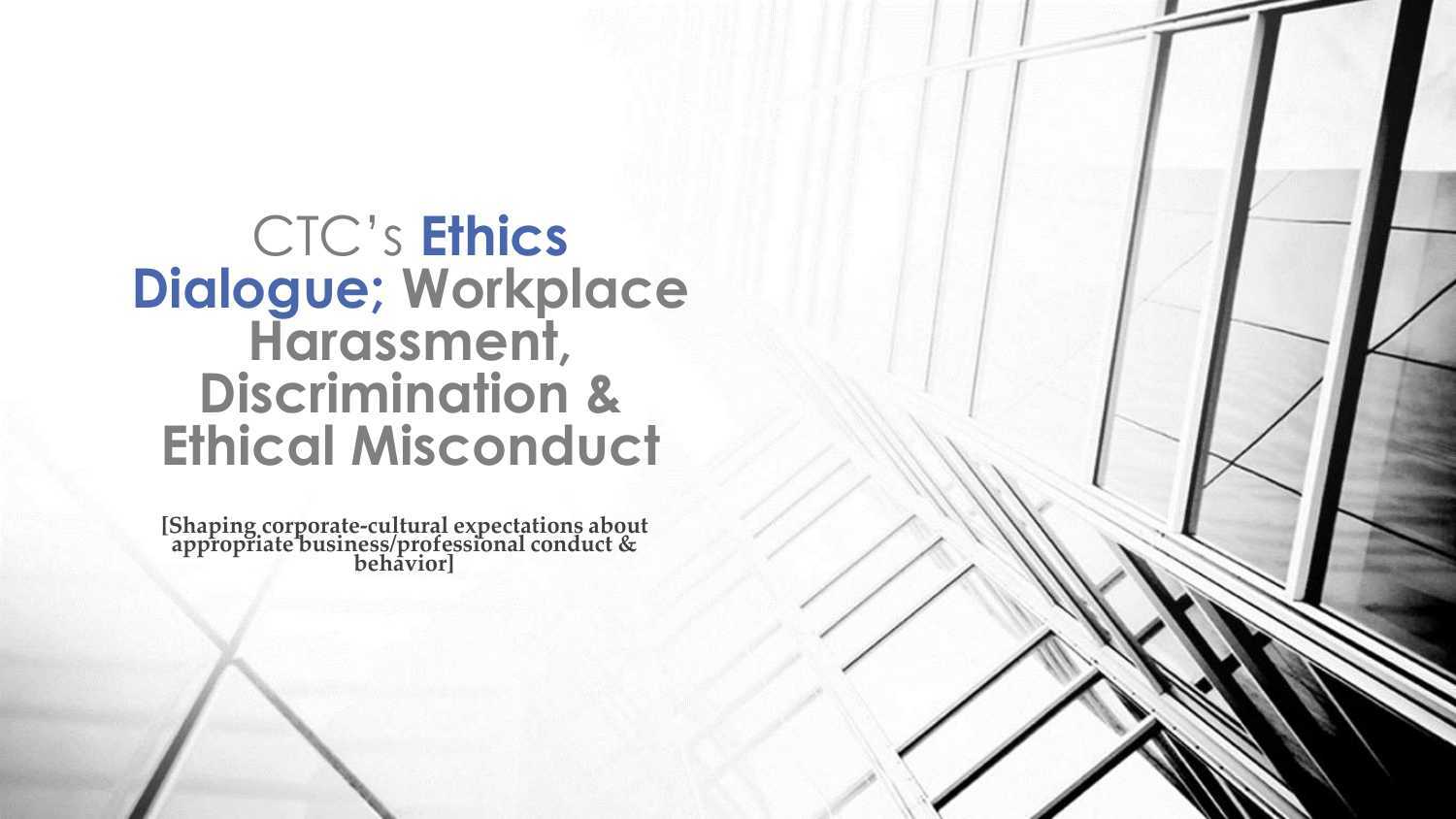*Ethics in the workplace is the application & following of moral principles, standards of behavior & set of values regarding proper conduct in the workplace in individual & group setting.* 

*It assists in promoting relationships that are based on integrity, loyalty, respect, conscious responsibility/accountability & fairness in treatment of subordinates & all members of the Group.* 

*We are committed to the highest standards of business conduct in our relationships with each other & maintaining that conduct with our customers, clients, suppliers & others, thus we expect our employees to follow suit.* 

*By building a culture of integrity, transparency & accountability we aim to encourage proper professional conduct & behavior by our employees.*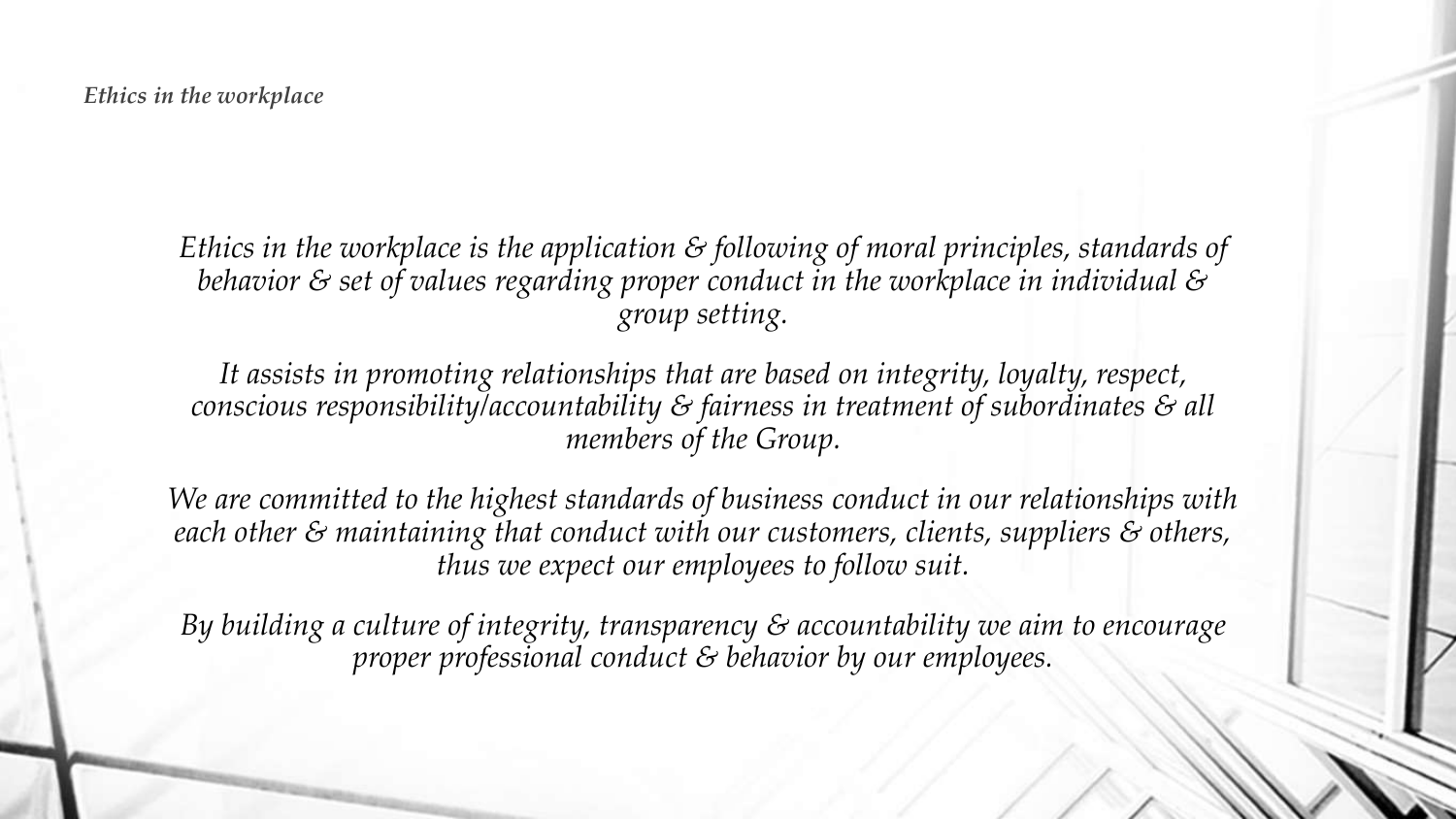*Ethical standards within the workplace* 

### **\*\*\***

*The right to work in an environment where each employee is treated with dignity & respect.* 

*The right to belong to an environment free of discrimination of all types from abusive, offensive or harassing behavior.* 

*The right to report incidents as they happen without the fear of retaliation.*

*The right to rely on managers & their responsibility to maintain an open/supportive environment where each employee feels comfortable to come forward with their concerns.*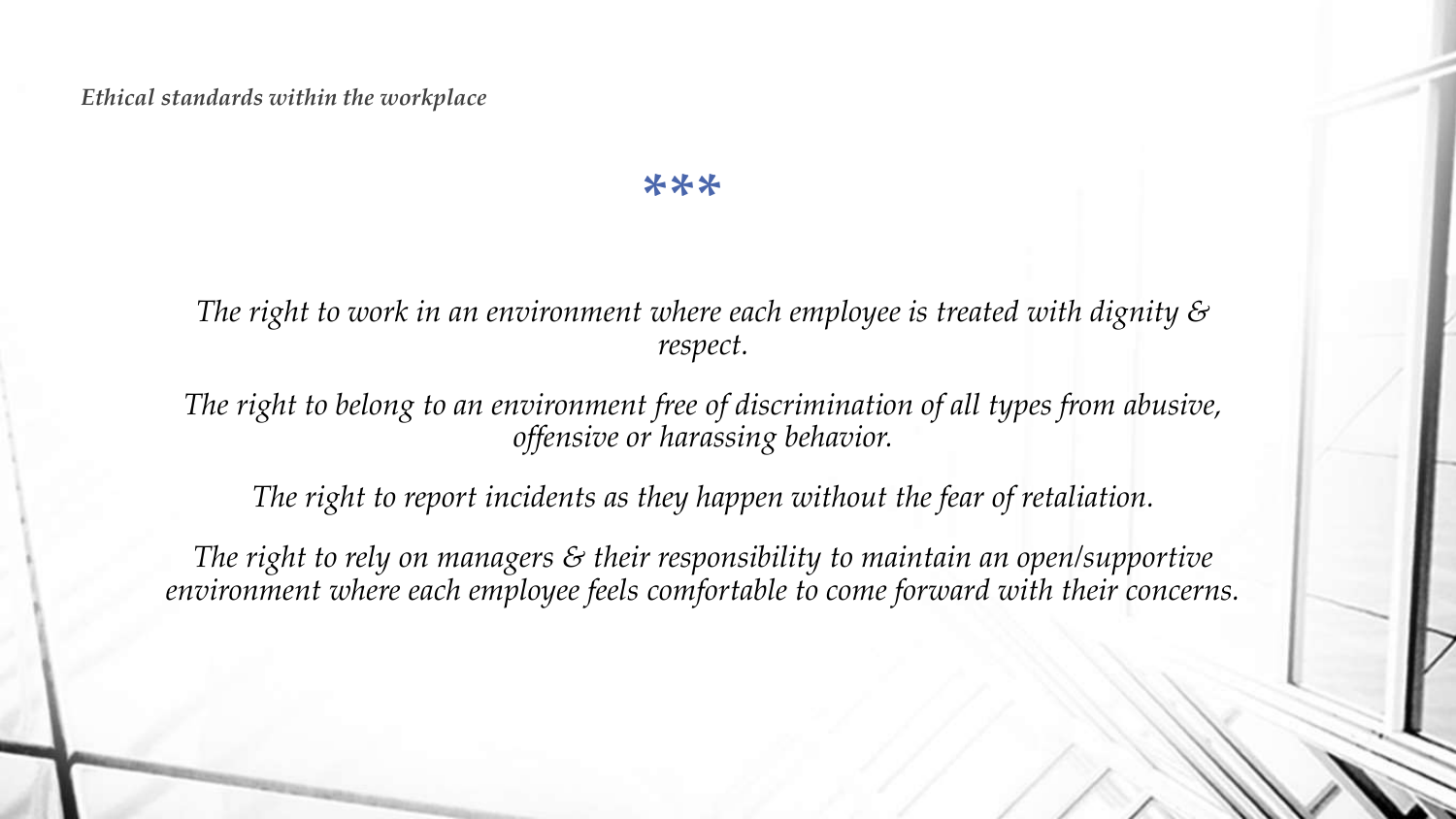*What is professional conduct?*

### **\*\*\***

*Professional conduct consists of a set of rules that prescribe a baseline of legal ethical & professional responsibility/accountability.* 

We expect all employees to observe the highest standards of integrity in their *conduct. This is achieved by following & adhering to a basic code of ethical behavior.* 

*By exemplifying a model-example of ethical conduct in the workplace, we ensure that the reputation of the Group remains intact & it's environment unblemished.*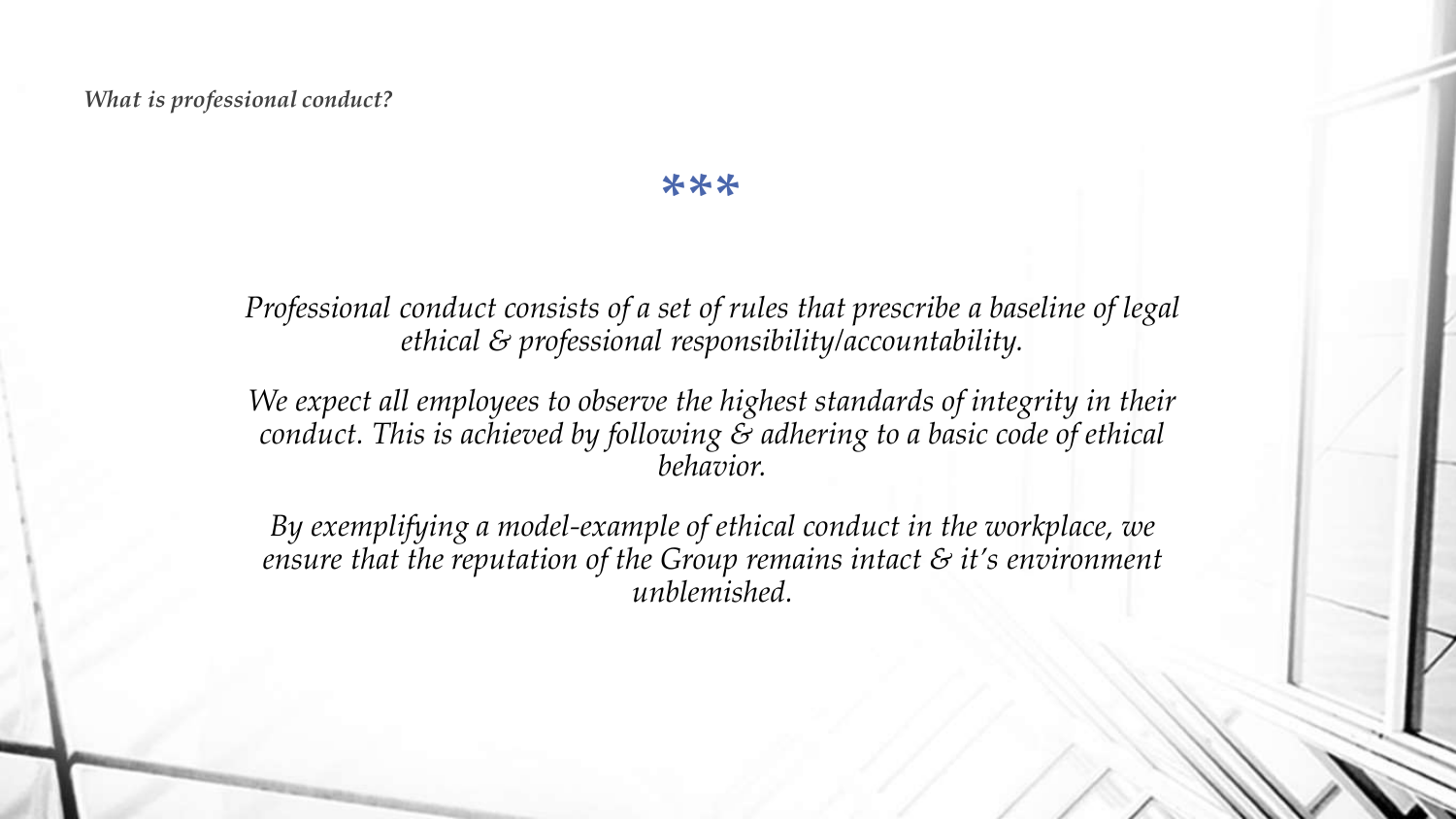## **Report wrongdoing when you see it.**

*Poor ethics in the workplace & ethical misconduct are seen in illegal practices, such as; stealing, ignoring procedures/policies, abusing confidentiality agreements, falsifying information, making decisions solely for personal gain,*  lack of communication, withholding of information, poor customer service, *gossiping & spreading of rumors, blackmail, bribing, lying, being unpunctual & unprofessional with coworkers & clients.*

*The Group will not tolerate ethical misconduct in any form, be it; workplace bullying, threats of violence, insubordination, ridicule, discriminating jokes/language & personal insults (racist/sexist terms), sharing sexually explicit, offensive or violent materials (via electronic devices or other means), workplace harassment.*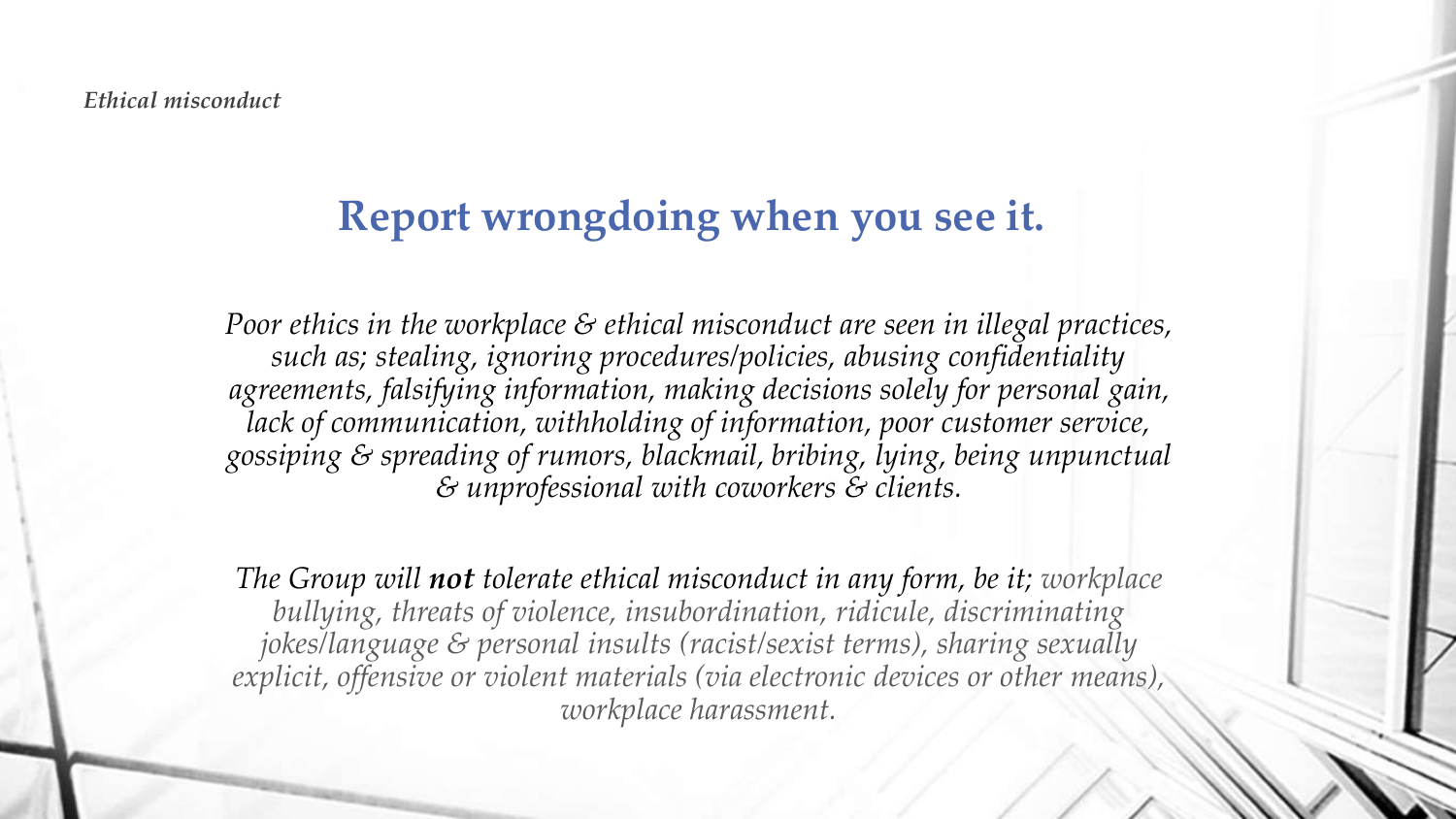#### *Workplace discrimination*

**\***

*Is a persistent pattern of mistreatment from others in the workplace that causes either physical or emotional harm & further jeopardizes an employee's physical/mental health, career & ability to perform their duties.* 

*Workplace discrimination is seen in conduct directed against an employee that can be so severe or pervasive at times that it transforms the workplace environment into an intimidating, hostile & an abusive place to be in.*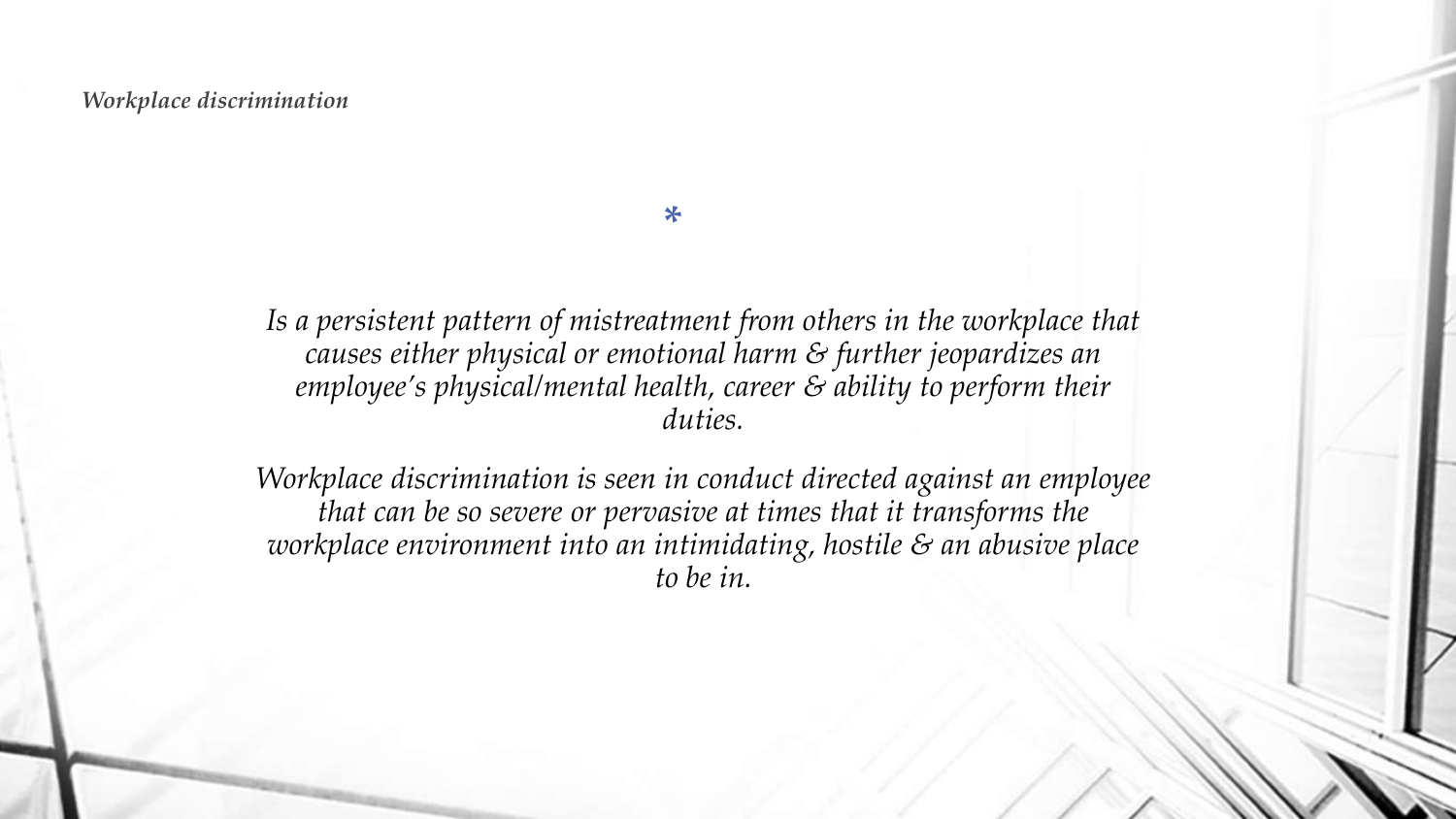*Workplace harassment*

**\*\***

## *Is the belittling or threatening behavior directed at an individual or a group of employees.*

*Workplace harassment can contribute to the deterioration of the physical, mental & emotional health of an employee.* 

*It takes the form of physical & emotional abuse.*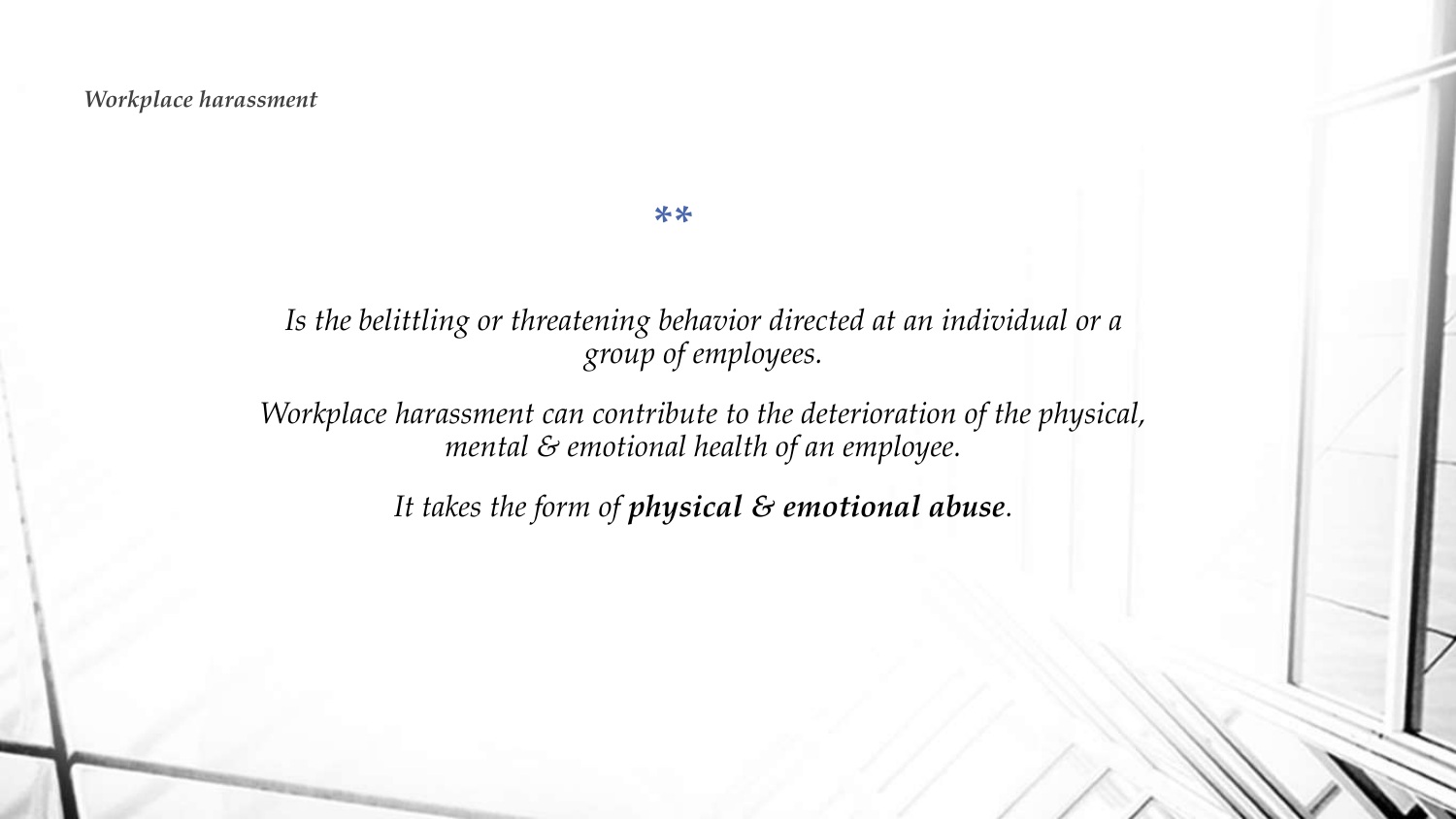*Workplace harassment; Physical*

**\*\*\***

*Seen in physical threats and assaults targeted at employees, heated arguments that lead to physical altercations between employees.*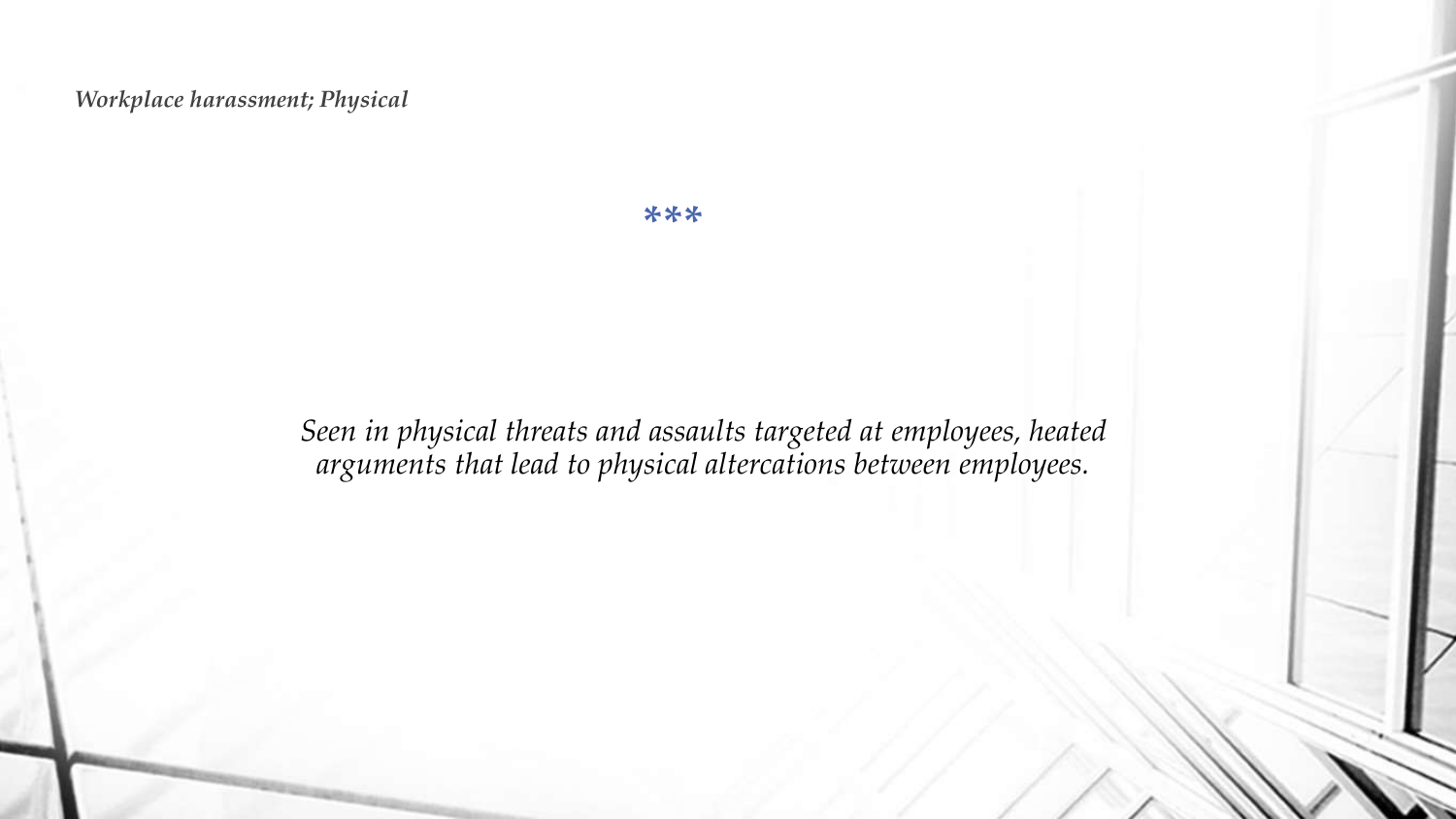#### **\*\*\*\***

*Is the hostile verbal and nonverbal behaviors that are not explicitly tied to sexual or racial content yet are directed at gaining compliance from others.* 

*In short, emotional harassment is manipulation of people's actions through social behaviors.* 

*Emotional harassment can be seen through subtle emotional cues that imposes stress on an employee to outward physical threats; direct insults & angry outbursts.*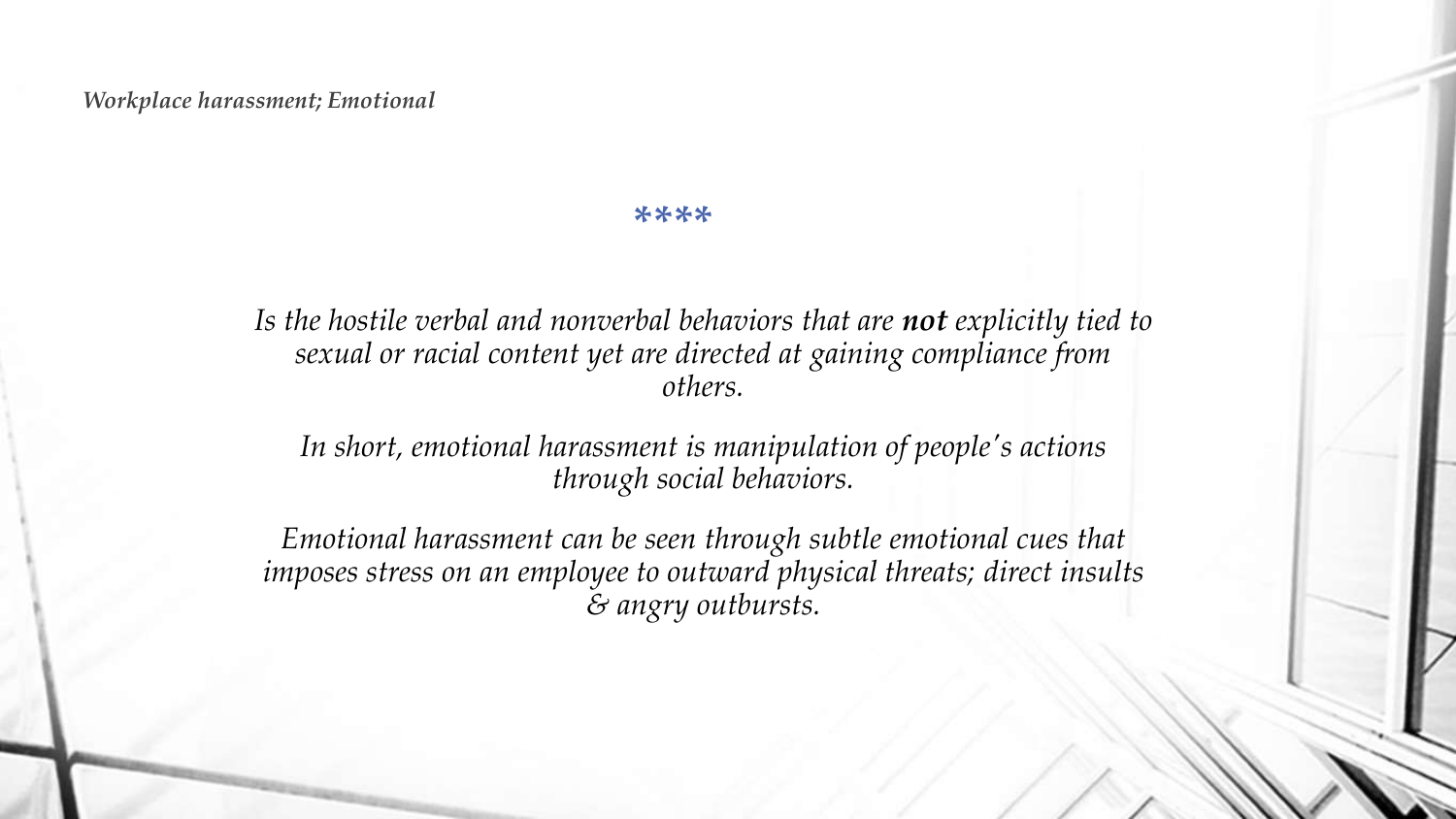*Emotional workplace harassment; bullying*

#### **\*\*\*\***

*A common form of emotional workplace harassment is workplace bullying, it includes the following: false accusations of mistakes/errors, hostile glares & other intimidating non-verbal behaviors, yelling, shouting & screaming, exclusion or the "silent treatment," withholding resources & information necessary to the job, behind-the-back sabotage/defamation, use of put-downs, gossiping, insults/excessively harsh criticism, & unreasonably heavy work demands designed to ensure failure.*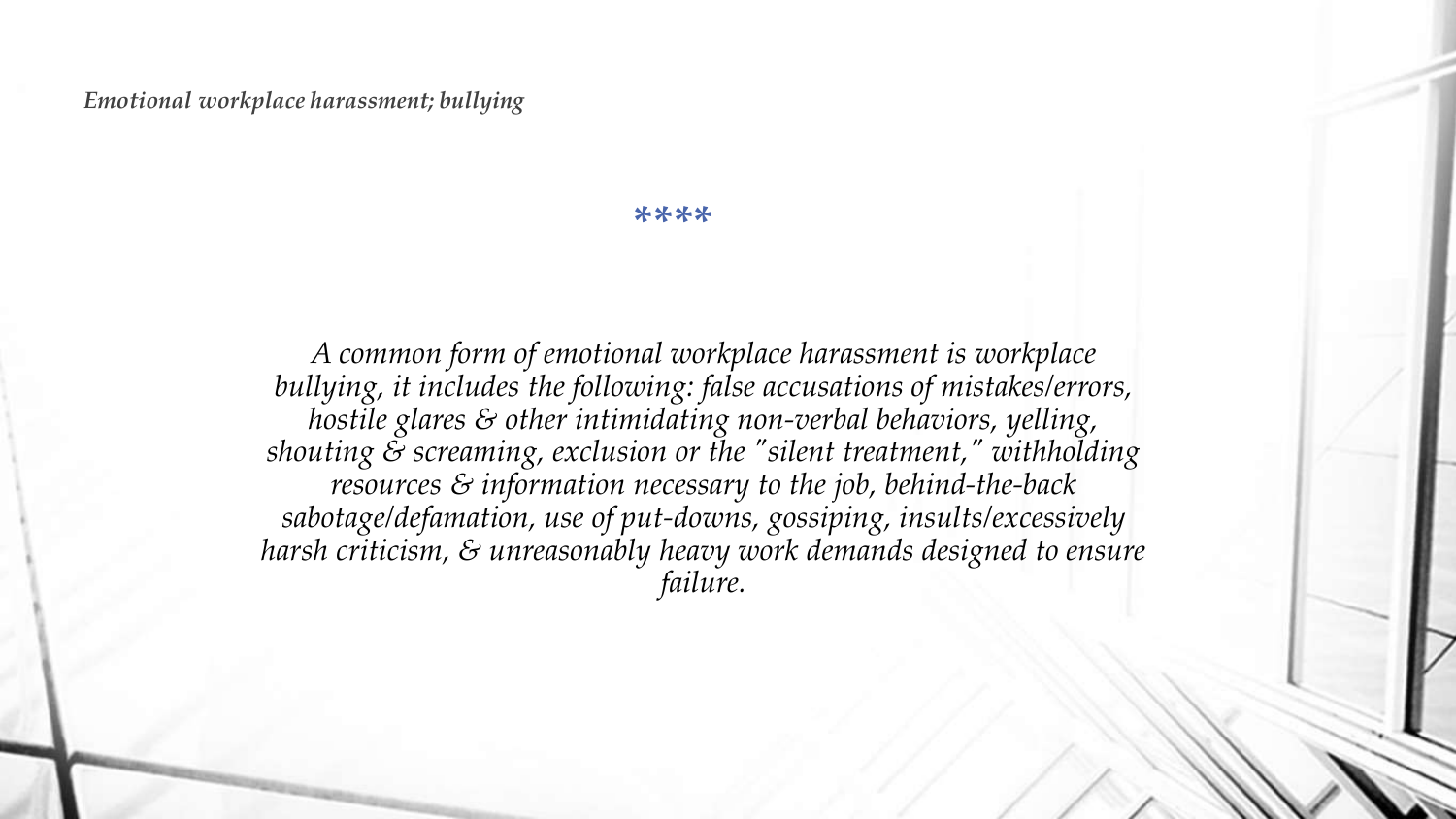#### **\*\*\*\*\***

*Sexual harassment is an unwelcomed sexual behavior, which could be expected to make a person feel offended, humiliated or intimidated.* 

*It can be physical, verbal or written.*

*Sexual harassment is not a consensual interaction, flirtation or friendship. It is not a behavior that is mutually agreed upon.*

*A single incident is enough to constitute as sexual harassment – it doesn't have to be repeated.*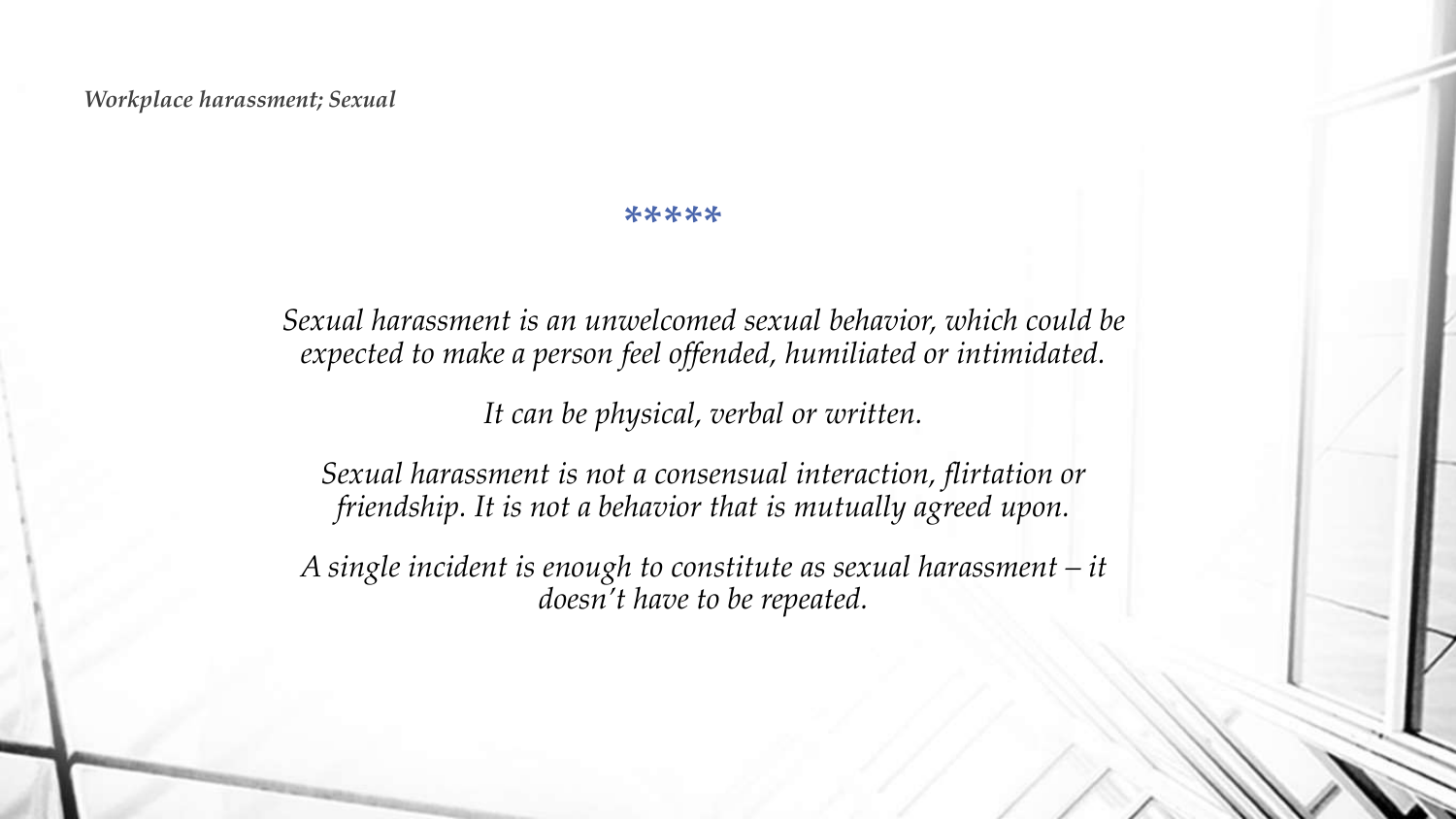#### *Compliance Committee*

#### **\*\*\***

*Is responsible for ensuring that the Group's ethical principles, governing laws & guidelines are communicated, understood & observed by all employees, the*  committee has the role of implementing these principles through further *detailed guidance.* 

*Employees are expected to bring to the committee attention of any breach or a suspected breach of ethical conduct.*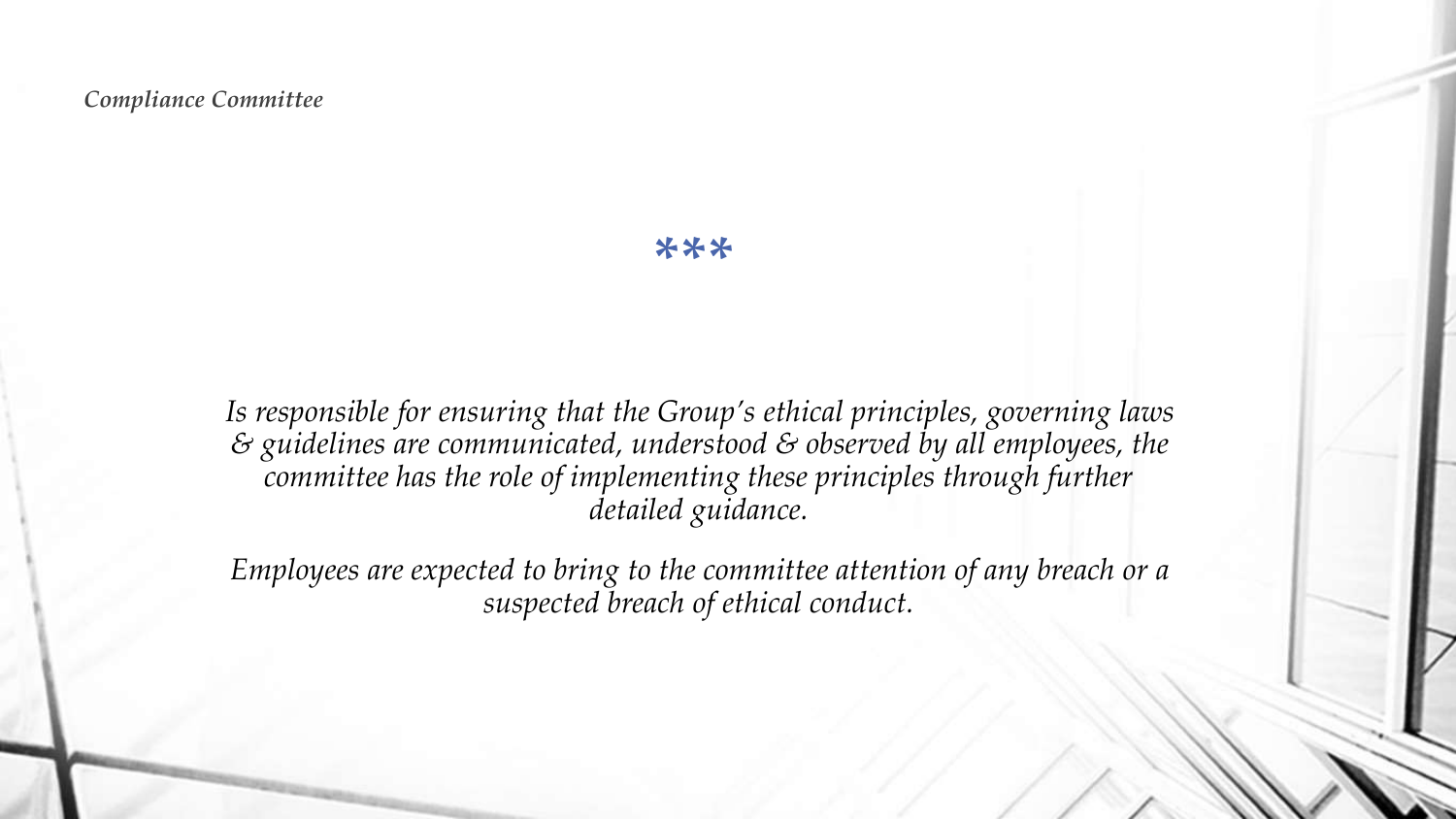# **Report wrongdoing when you see it.**

*Questionable unethical behaviors are investigated & appropriate proper action is taken accordingly.* 

|  | Contact the HR Department directly, or any of the designated personnel below |
|--|------------------------------------------------------------------------------|
|--|------------------------------------------------------------------------------|

| Headquarter Offices                |             |                                 |
|------------------------------------|-------------|---------------------------------|
| 4109                               |             | 2112                            |
| Central Advanced Digitech<br>[CAD] | DEM & DELTA | Engineering<br>[Service Center] |
|                                    | 4519        | 2243                            |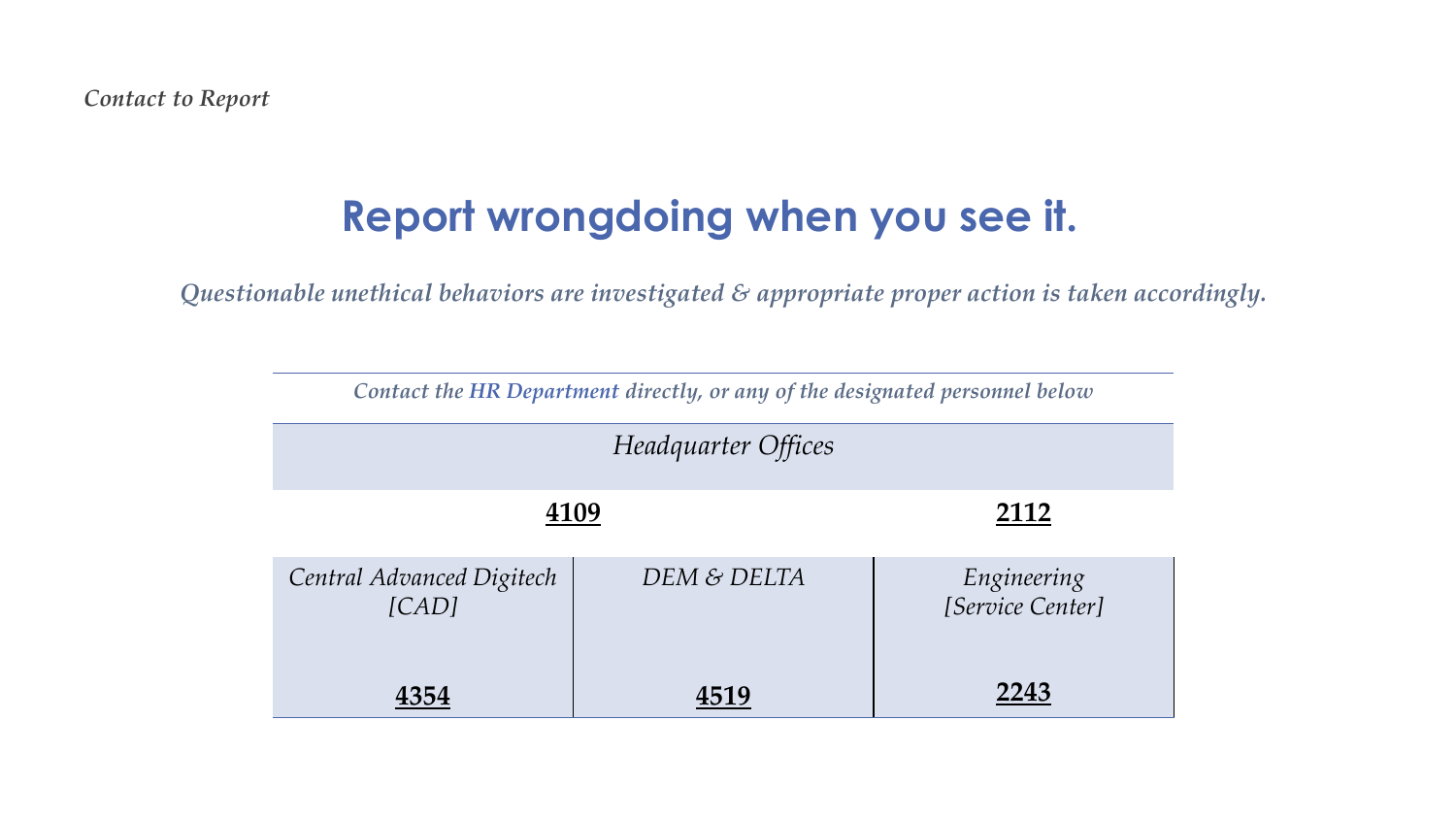## **Code of Conduct & Business Ethics**

*All employees should observe professional and business ethics and be committed to…* 

*Carry out duties with honesty and integrity and refrain from soliciting or accepting; donations, commissions, loans or bribes from any party which has business relations with the Company.*

*Keep in strict confidence all confidential Company information and documentation in their positions and not to disclose such information without appropriate authority.*

*Report to Management any dishonest or illegal practice and any information about actual or potential conflict-of-interest situations.* 

*Be aware of Company policies, systems & procedures, and guidelines as relevant to their work and apply those policies, systems & procedures and guidelines at all times.*